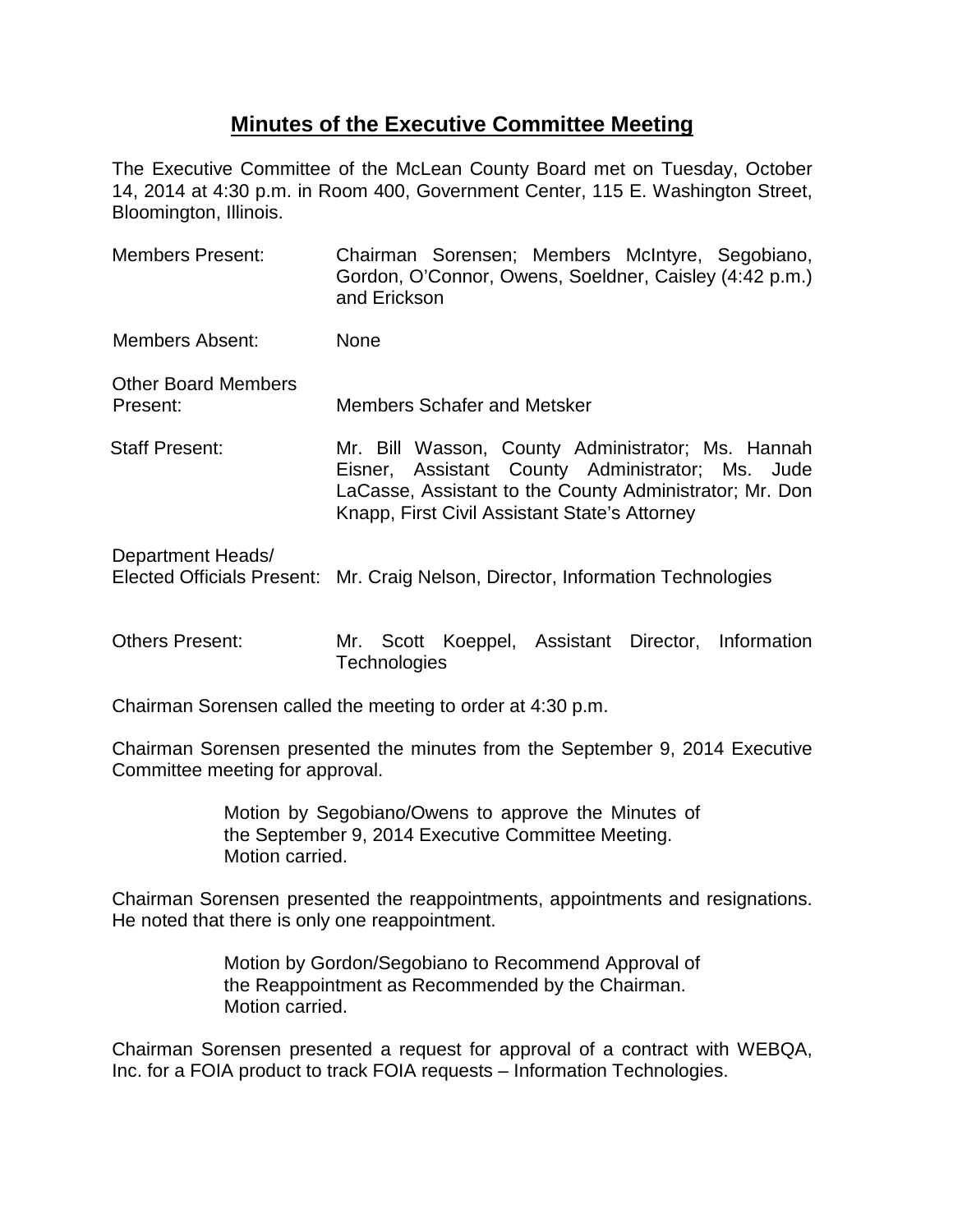Minutes of the Executive Committee October 14, 2014 Page **2** of **12**

Mr. Owens asked if this could save time and personnel money. Mr. Nelson replied that a lot of time is spent manually managing many employee processes now, and this will help offset that time.

> Motion by Segobiano/McIntyre to Recommend Approval of a Contract with WEBQA, Inc. for a FOIA Product. Motion carried.

Chairman Sorensen presented a request for approval of Critical Personnel Hiring Requests – County Administrator's Office. He noted that an updated copy was distributed to the Committee.

Ms. Eisner reviewed the Critical Personnel Hiring Requests, as follows:

### **Justice Committee**

### **Sheriff**

1) Request to fill 1.0 FTE Deputy Patrol Officer

The Sheriff's has one vacant Deputy Patrol Officer Position. The vacancy is the result of a resignation. The Sheriff cannot meet minimum staffing for all shifts with the current number of deputies and must require deputies to work overtime to fill any gaps. The Sheriff must have all positions filled to meet minimum staffing for all shifts. This position must be filled to insure public safety.

2) Request to fill 1.0 FTE Correctional Officer Position

The Sheriff has one vacant Correctional Officer position due to a retirement. The Sheriff's budget includes funds for 48 FTE correctional officers. There were 47 correctional officers on staff prior to this vacancy and this opening reduces the staffing to 46. The jail must have 48 correctional officers to maintain minimum staffing for all shifts. This position must be filled to maintain jail security.

### State's Attorney's Office

1) Request to fill 1.0 FTE Assistant State's Attorney I Position

The State's Attorney's Office has one ASA I position in Child Support due to a transfer. This position is responsible for handling half of the case load of the child support cases filed by that department and the duties include the preparation of petitions, preparing the cases for hearings, negotiating child support orders, and presenting evidence in those hearings where there is no agreement. This program is grant funded and has to meet production standards to retain funding. It is essential that the second attorney position be filled to insure meeting those standards.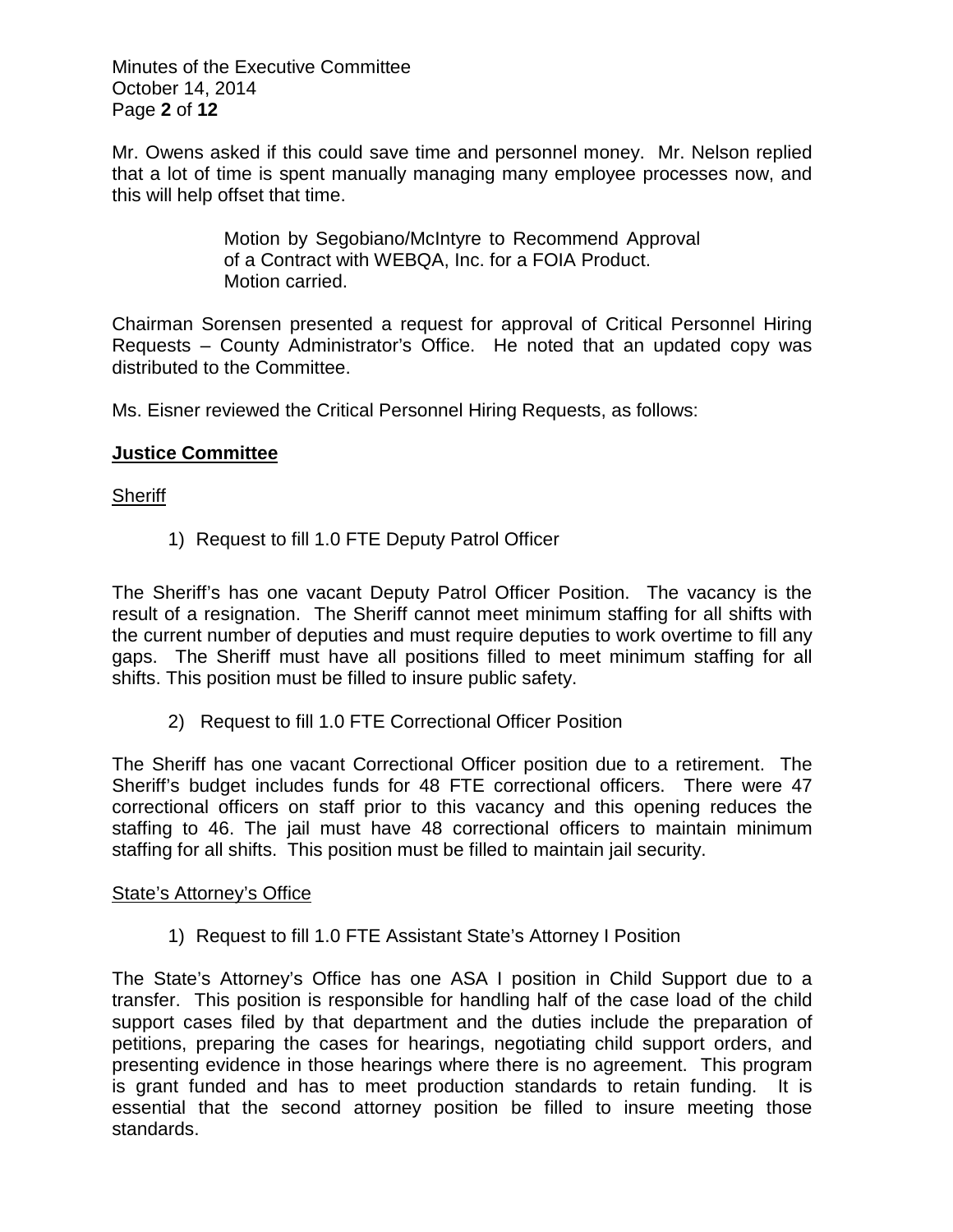Minutes of the Executive Committee October 14, 2014 Page **3** of **12**

2) Request to fill 1.0 FTE Assistant State's Attorney I Position

The State's Attorney's Office has an Assistant State's Attorney position due to a resignation. This ASA I position is currently assigned to handle Major Traffic and DUI cases. The duties and responsibilities include the preparation of motions, correspondence and other documents as well as preparing for and appearing in court for all hearings pertinent to the prosecution of Major Traffic and DUI cases. Preparation includes being familiar with all aspects of each case; talking with all pertinent witnesses regarding their testimony; and making sure that all the evidence is ready to present, i.e. necessary laboratory work has been completed and the resulting reports received. This division carries a large caseload and the work cannot be absorbed by existing staff given the caseload.

3) Request to fill 1.0 FTE Victim/Witness Coordinator Position

The State's Attorney's Office has a Victim/Witness Coordinator position vacancy due to a resignation. This position serves as an intermediary between witnesses and victims and the prosecutors handling the cases. That involves not just helping communicate with the public, but also coordinating when victims/witnesses should appear for court hearings. A victim/witness coordinator also helps determine if victims have requested any restitution information. This position is assigned to the misdemeanor cases.

### Circuit Clerk's Office

1) Request to fill 1.0 FTE Supervising Office Support Specialist Position

The Circuit Clerk's Office has a vacant Supervising Office Support Specialist position in the Traffic Division due to a resignation. The principal duties of this position include, but are not limited to: monitor work flow for the customer support team. In conjunction with team members, develop and recommend modifications to work flow, policies and procedures; provide guidance, suggestions and information to team members to ensure accurate, efficient customer support; provide input to the performance evaluations of team members; assist at public counter and answer phone; set court dates in EJS, run paper work; enter disposition and sentences, assess fine and costs, receipt money, run credit card receipts, enter appearances; enter docket entries from case file into EJS; process all DUI files that have been sentenced, close DUI files when paid in full; transfer bond and paperwork, make docket entries on files that have been upgraded to a Felony.

2) Request to fill a 1.0 FTE OSSI Position

The retirement of a staff member has created a vacant OSS 1 position in the Circuit Clerk's Traffic Division. The principal duties of this position include, but are not limited to: receives and proofreads all citations from the arresting agencies in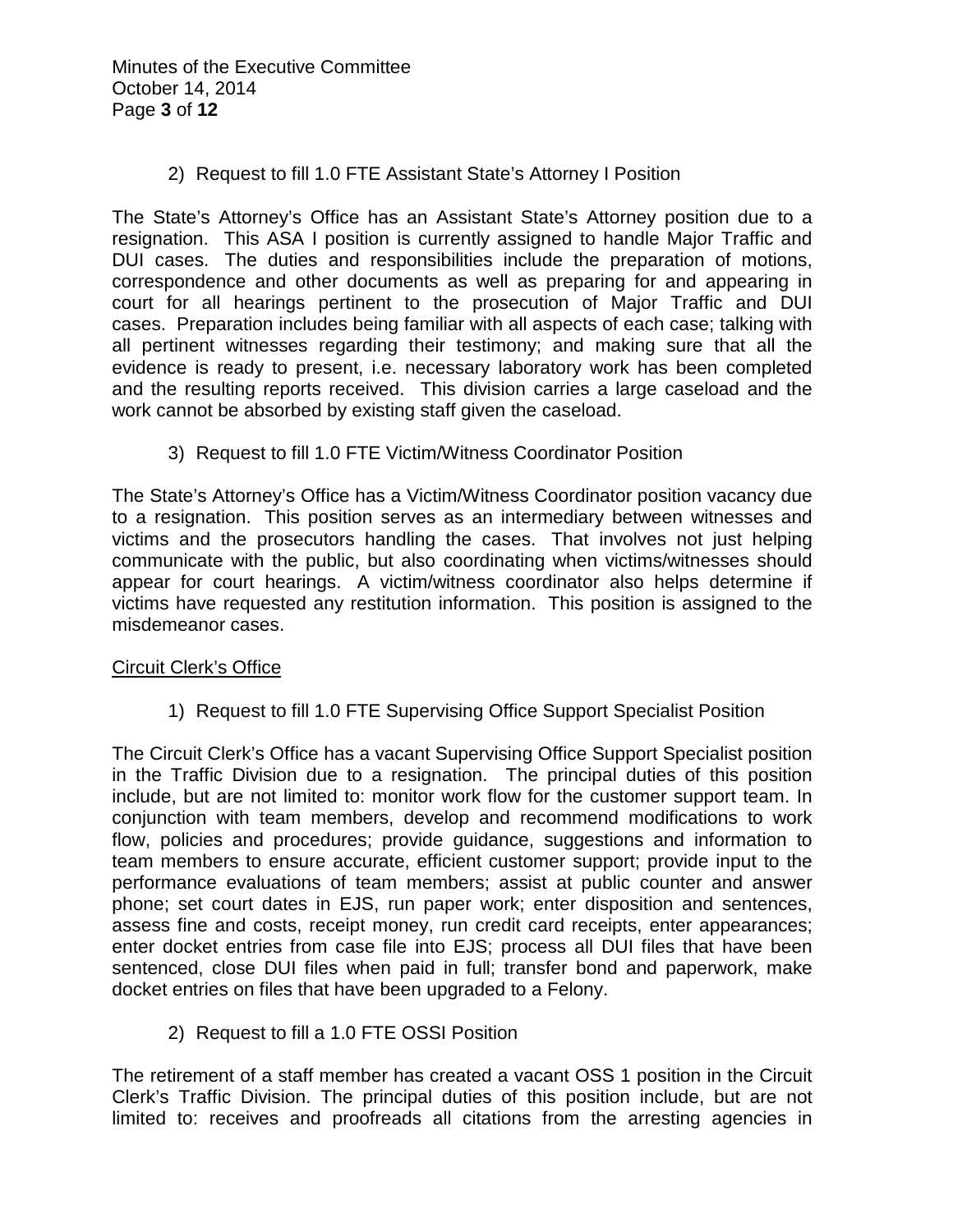Minutes of the Executive Committee October 14, 2014 Page **4** of **12**

McLean County; file stamps and creates case folders, prints custody list every morning; pulls all traffic cases with a custody hearing that day, pulls transmittals; verifies a match with paperwork from Sheriff's department, checks notifications periodically through the day to determine if charges need to be added to an existing case or new charge is to be filed by information.

## **Finance Committee**

### **Health Department**

1) Request to fill 1.0 FTE Public Health Communication Specialist

The Health Department has one vacant Public Health Communication Specialist/PIO (Class 8113, Grade 9 Full-time) position. The vacancy is the result of a resignation. This key position serves as the public relations consultant responsible for planning, developing, and implementing a public health media and community relations programs for the health department. This position also serves as the primary marketing director for health department programming, maintains the health departments website and manages all the social media communication sites for the health department including Face book and Twitter communication. It is critical this position be filled immediately as communication, marketing, and health promotion efforts are key elements of good public health. This position also acts as the communication link with all local media, including both print and video.

2) Request to fill 1.0 FTE Health Promotion Program Manager

The Health Department has one vacant Health Promotion Program Manager (Class 8117, Grade 10 Full-time) position. The vacancy is the result of a resignation. This key position is responsible for the planning, developing, directing, and evaluating the health promotion programs of the department. These include all the health promotion community grants, oversight of the department strategic plan and IPLAN programs and acts as the interface with the county for county wellness programming. This position also coordinates grant application research and managing all health program communication and data collection used to support prevention programming for the organization. This position manages a staff of three health promotion specialists, one administrative specialist/graphics design position and co-manages the communication specialist. This position must be filled immediately.

### McLean County Animal Control

1) Request to fill .50 FTE Animal Control Warden position

The McLean County Animal Control has a .50 Animal Control Warden position. The vacancy is the result of a resignation. This part-time position could work holidays, evenings, and weekends. Duties include responding to calls, stray animal pick-up, and working at the Animal Control Center.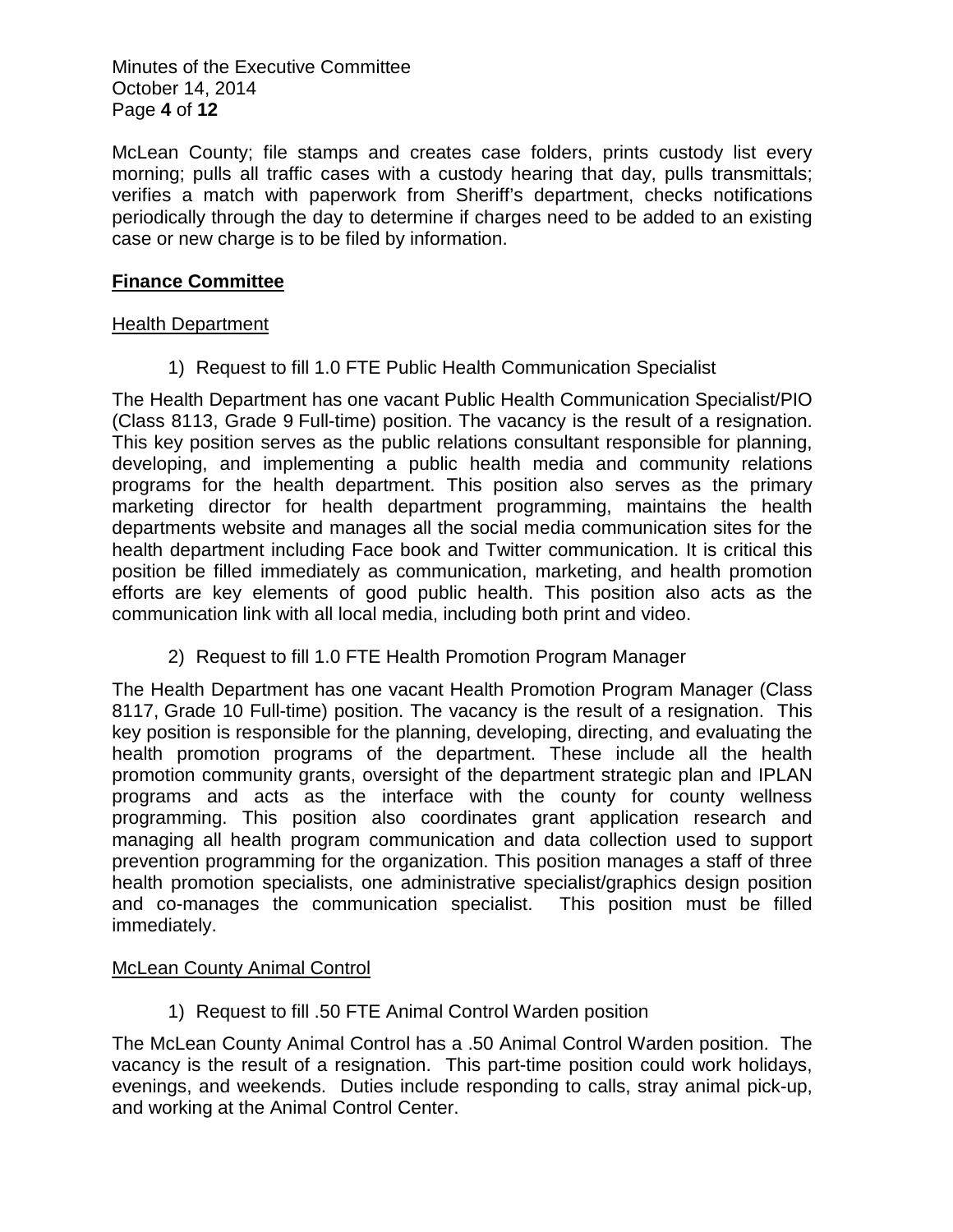Minutes of the Executive Committee October 14, 2014 Page **5** of **12**

#### Nursing Home

1) The following positions were vacated and refilled pursuant to the patient care exemption: 2 FTE Certified Nursing Assistants, 1 FTE Cook and 1 FTE Social Services Assistant.

Motion by Owens/O'Connor to Recommend Approval of Critical Personnel Hiring Requests – County Administrator's Office. Motion carried.

Mr. George Gordon, Chairman, Land Use and Development Committee, advised that the Land Use and Development Committee brings no items for action to the Executive Committee.

Chairman Sorensen asked if there were any questions or comments. Hearing none, he thanked Mr. Gordon.

Mr. Jim Soeldner, Chairman, Transportation Committee presented a request for approval of an Intergovernmental Agreement between the City of Bloomington and the County of McLean for Traffic Signal upgrades at Towanda Barnes Road and Fort Jesse Road.

> Motion by Soeldner/Segobiano to Recommend Approval of an Intergovernmental Agreement between the City of Bloomington and the County of McLean for Traffic Signal upgrades at Towanda Barnes Road and Fort Jesse Road.

Motion carried.

Mr. Soeldner presented a request for approval of an Intergovernmental Agreement between the Town of Normal and the County of McLean for Traffic Signal upgrades at Towanda Barnes Road and Raab Road.

> Motion by Soeldner/Gordon to Recommend Approval of an Intergovernmental Agreement between the Town of Normal and the County of McLean for Traffic Signal upgrades at Towanda Barnes Road and Raab Road. Motion carried.

Chairman Sorensen asked if there were any questions or comments. Hearing none, he thanked Mr. Soeldner.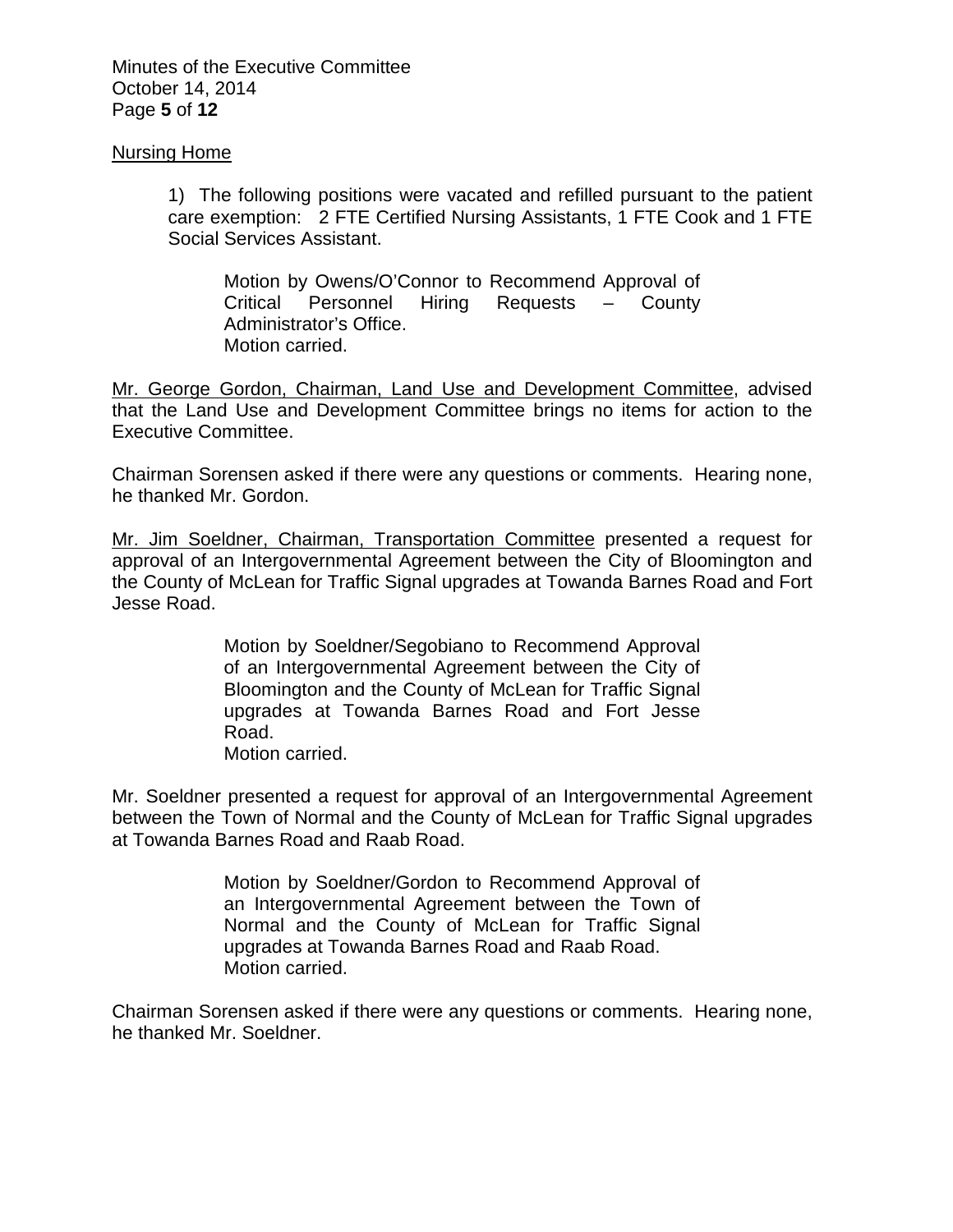Minutes of the Executive Committee October 14, 2014 Page **6** of **12**

Mr. Paul Segobiano, Chairman, Property Committee, advised that the Property Committee brings no items for action to the Executive Committee.

Chairman Sorensen asked if there were any questions or comments. Hearing none, he thanked Mr. Segobiano.

Mr. John McIntyre, Ranking Member, Justice Committee, presented a request for approval of a Task Force 6 Grant 411220: Expanding Multi-Jurisdictional Narcotics Unit – Sheriff's Department.

> Motion by McIntyre/Owens to Recommend Approval of a Task Force 6 Grant 411220: Expanding Multi-Jurisdictional Narcotics Unit – Sheriff's Department Motion carried.

Mr. McIntyre presented a request for approval of an Emergency Appropriation Ordinance amending the McLean County Fiscal Year 2014 Combined Annual Appropriation and Budget Ordinance (Nuclear Safety Preparedness Grant), General Fund 0001, EMA Department 0047 - EMA.

> Motion by McIntyre/Soeldner to Recommend Approval of an Emergency Appropriation Ordinance amending the McLean County Fiscal Year 2014 Combined Annual Appropriation and Budget Ordinance (Nuclear Safety Preparedness Grant), General Fund 0001, EMA Department 0047 - EMA. Motion carried.

Chairman Sorensen asked if there were any additional questions or comments. Hearing none, he thanked Mr. McIntyre.

Mr. Ben Owens, Chairman, Finance Committee, advised that the Finance Committee brings no items for action to the Executive Committee.

Mr. Owens stated that the agenda for the Special Finance Committee Meeting on Wednesday, October 15<sup>th</sup> reflected a 4:00 p.m. starting time instead of 4:30. He asked that Committee members let Ms. LaCasse know if they can attend at 4:00 p.m.

Chairman Sorensen asked if there were any questions or comments. Hearing none, he thanked Mr. Owens.

Mr. Bill Wasson, County Administrator, introduced the review of the Fiscal Year 2015 Recommended Budget for the departments that are under the oversight of the Executive Committee, namely Information Technologies and County Administration.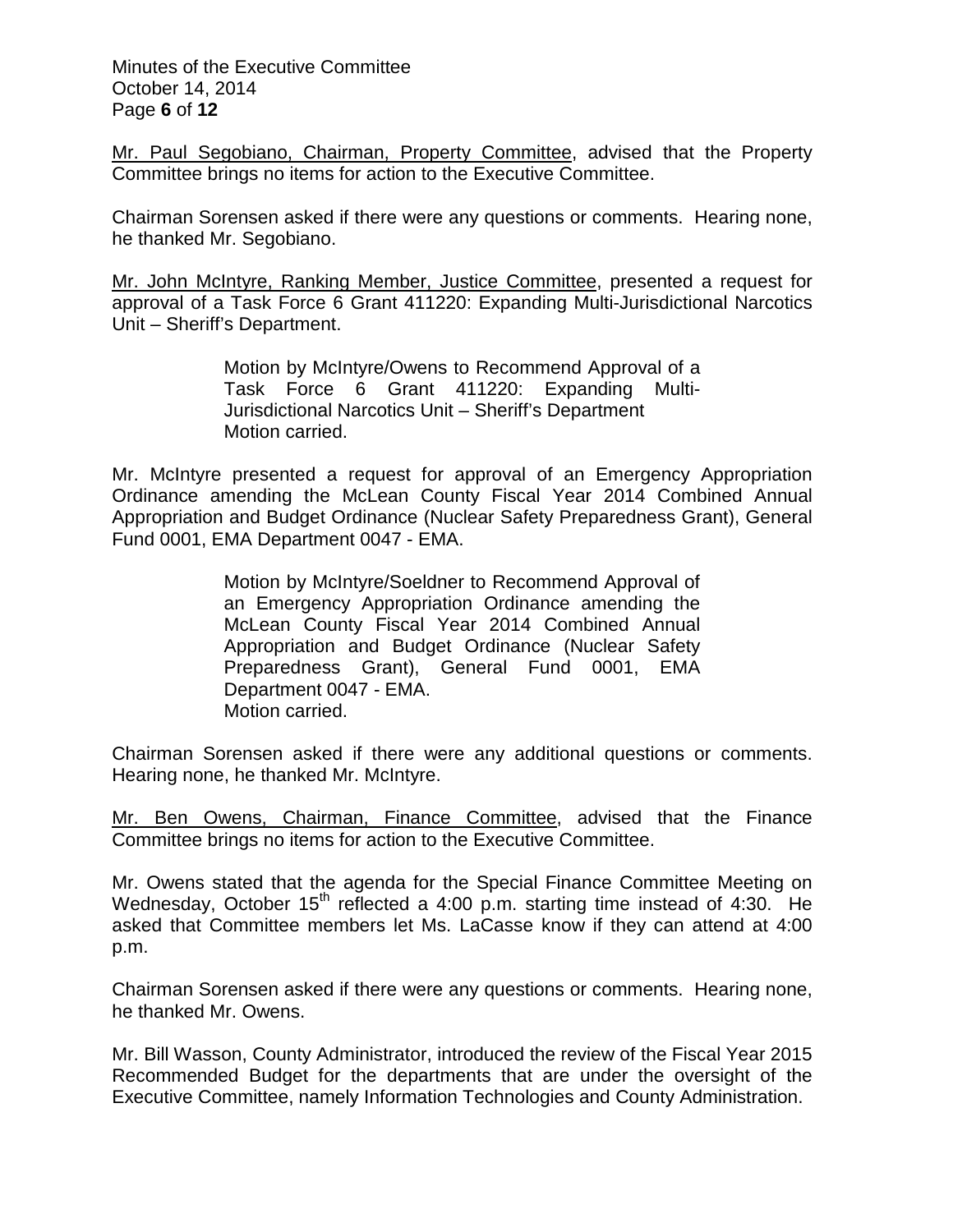Minutes of the Executive Committee October 14, 2014 Page **7** of **12**

**Information Technologies Department 0001-0043** can be found on pages 213- 219 of the FY'2015 Recommended Budget and pages 82-86 of the Summary in the Executive Committee Packet.

Highlights of the Recommended Budget:

### REVENUE

410.0084 Data Communication: This revenue line item account has been budgeted at \$2,208 and is the expected revenue from the Town of Normal for shared T-1 line access.

410.0086 Reimbursement/Computer Services: This revenue line item account has been budgeted at \$99,500 in the FY'2015 Recommended Budget, the same as the FY'2014 Adopted Budget.

450.0011 Transfer from Other Funds: This revenue line item account increases from \$139,610 in the FY'2014 Adopted Budget to \$149,123 in the 2015 Recommended Budget to reflect anticipated expenses based on actual usage. The County continues to recognize savings from the VOIP phone system and long distance. Revenue continues to be transferred to Information Technologies from the Circuit Clerk's Court Automation Fund and from the County Collector's Automation Fund.

#### EXPENDITURES

#### Personnel:

The FY'2015 Recommended Budget includes no changes to Full Time positions.

#### Materials and Supplies:

All of the Commodity line item accounts have been budgeted within 3% or \$500 of the FY'2014 Adopted Budget except for the following:

620.0002 Computer Hardware: Increases from \$30,650 to \$33,900 based upon recommended computer equipment replacement in FY 2015.

621.0001 Non-Major Equipment: This line item increases from \$960 in the FY' 2014 Adopted Budget to \$3,000 in the FY'2015 Recommended Budget to reflect actual expenditures over the past five years.

621.0005 Computers Under \$1000: This line item decreases from \$90,100 in the FY' 2014 Adopted Budget to \$29,100 in the FY'2015 Recommended Budget due to the need to replace a large number of computers in FY'2014 to upgrade to Windows 7 and the move toward more virtualized applications.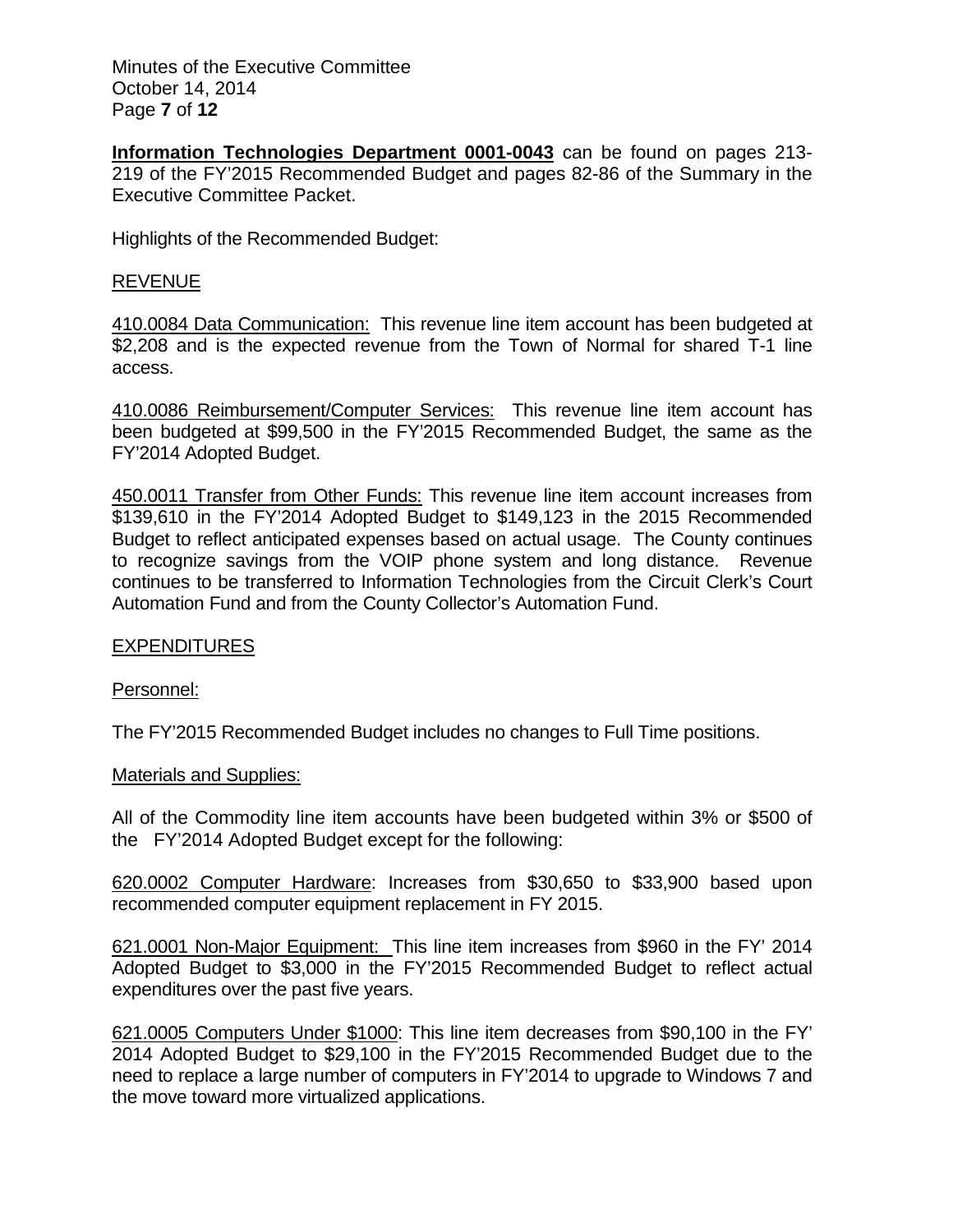Minutes of the Executive Committee October 14, 2014 Page **8** of **12**

#### Contractual Services:

All of the Contractual line item accounts have been budgeted at 3% of or within \$500 of the FY'2014 Adopted Budget with the following exceptions:

750.0004 Software License Agreements: This line item account has increased from \$230,549 in the FY'2014 Adopted Budget to \$251,100 in the FY'2015 Recommended Budget based upon prior year's actual expenses and projected expenses in 2015.

769.0001 Interest Expense: This line item account has decreased from \$7,346 in the FY'2014 Adopted Budget to \$2,840 in the FY'2015 Recommended Budget based upon the actual interest expense for telephone system leases.

795.0003 Telephone Expense: This line item account increases from \$53,440 in the FY'2014 Adopted Budget to \$56,600 in the FY' 2015 Recommended Budget due to increases in taxes and fees, yellow page expense and cell phones. This reflects the completion of movement of telephone expenditures relating to the VOIP system to Information Technologies.

### Capital Outlay:

832.0002 Lease/Purchase Office Equipment: This line item account decreases from \$140,373 in the FY'2014 Budget to \$138,000 in the FY'2015 Recommended Budget to recognize the lease purchase expenditures relating to the VOIP telephone system Information Technologies.

833.002 Purchase/Computer Equipment: This line item increases from \$19,000 in the FY'2014 Budget to \$43,500 in the FY'2015 Recommended Budget to cover the cost of a new database server, app server and tape backup for EJIS, updates to the network closet, 1 laptop for staff and the extension of 10 gb capability to the Government Center server room.

850.0001 Capitalized Assets: The FY'2015 Recommended Budget for this line item account totals \$95,000. Included are a new Aruba 7210 controller at \$15,000, Hybrid Storage for app visualization at \$52,000 and 2 ESX Hosts for app virtual support at \$30,000.

Mr. Wasson asked Mr. Nelson to provide additional information on the capital purchases.

Mr. Nelson advised that in Line 833.002 Purchase/Computer Equipment there are a number of infrastructure increases where the extension of the fiber thread throughout the facility is being improved. He noted that changes are being made to the way technology is being done in the County, which is reflected in the 850.0001 line Capitalized Assets. Mr. Nelson stated that currently, to install a program such as EJS, it is necessary to install individually on each PC unless it is a web-based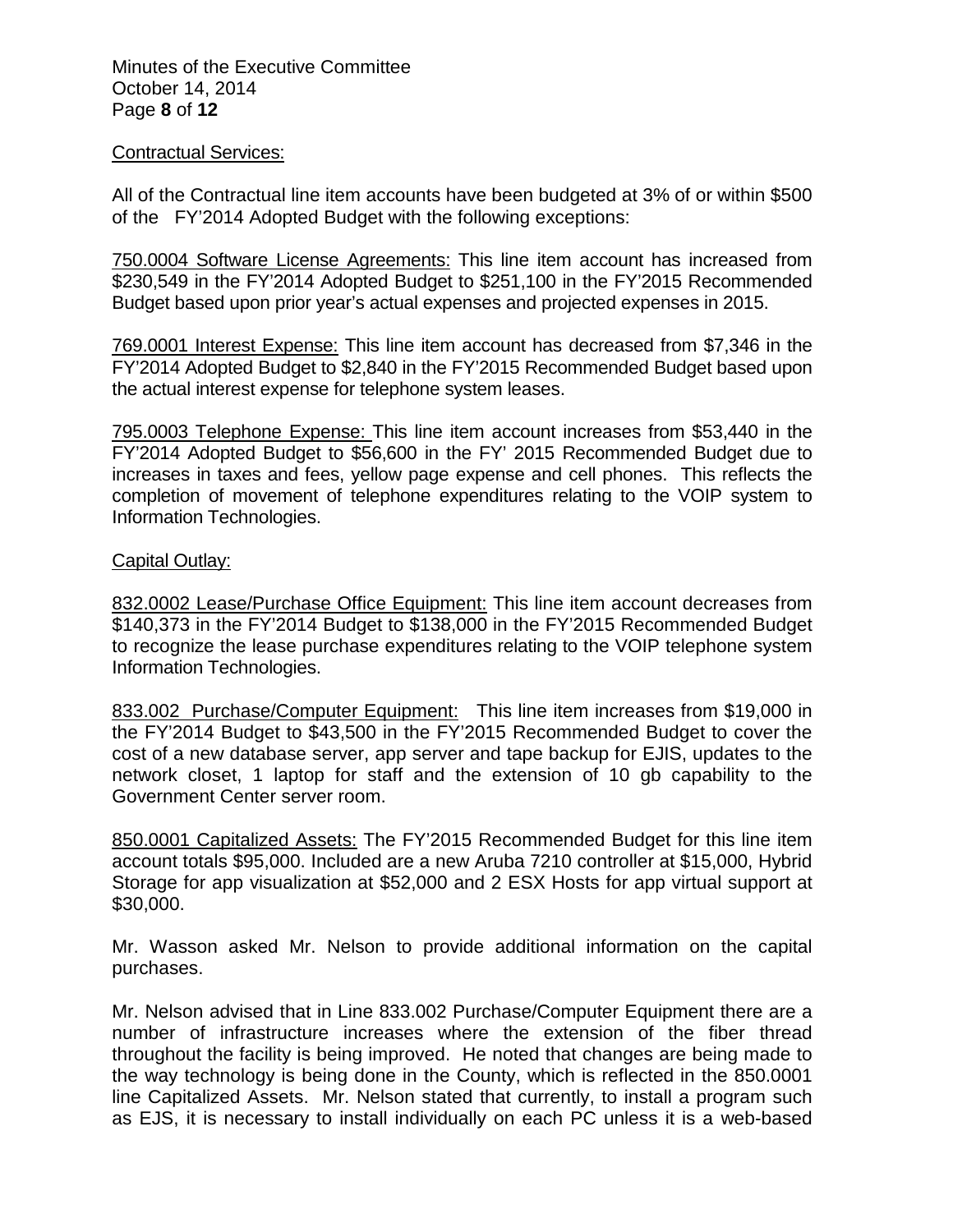Minutes of the Executive Committee October 14, 2014 Page **9** of **12**

program. A shift is being made to virtualized programs where it will be possible to upgrade programs for all PCs in one place at one time. Mr. Nelson noted that it is expensive to get the equipment that is necessary to provide this technology, but the man hours necessary to make changes on the current operating system will be reduced.

Mr. Nelson stated that in Line 850.0001 Capitalized Assets a new wireless controller will be provided for the wireless system resulting in a stronger wireless access with more access points.

Mr. Owens asked if these upgrades and changes need to be done in one year or can it be spread out over time to save money. Mr. Nelson replied that these are huge components that need to come in on one forklift. He indicated that the County has data storage right now, but it is not the kind of data storage that is rated to give people a quality experience running this kind of infrastructure. Mr. Nelson added that the number of physical PC's that need to be replaced will be reduced, and will be an on-going reduction. He explained that a lot of this power will be housed in the larger equipment that is being purchased.

Mr. Owens asked how much will be saved by reducing the purchase of computers. Mr. Nelson replied that there will be only 30 computer purchases in 2015 as compared to 2014 and 2013 where there were closer to 94-95 PCs purchased per year. He indicated that there are 850 work stations throughout the County which are being supported by three technicians going to each computer. He added that the Health Department and Highway Department also purchase computers out of their budgets.

After additional discussion, Chairman Sorensen called for a motion.

Motion by Segobiano/Gordon to recommend tentative approval of the Information Services Department – (0001-0043) FY'2015 Recommended Budget as submitted. Motion carried with Mr. Owens and Mr. Erickson voting "no."

**County Administrator's Office 0001-0002** can be found on pages 12-16 of the FY'2015 Recommended Budget and pages 87-89 of the Summary.

Highlights of the Recommended Budget: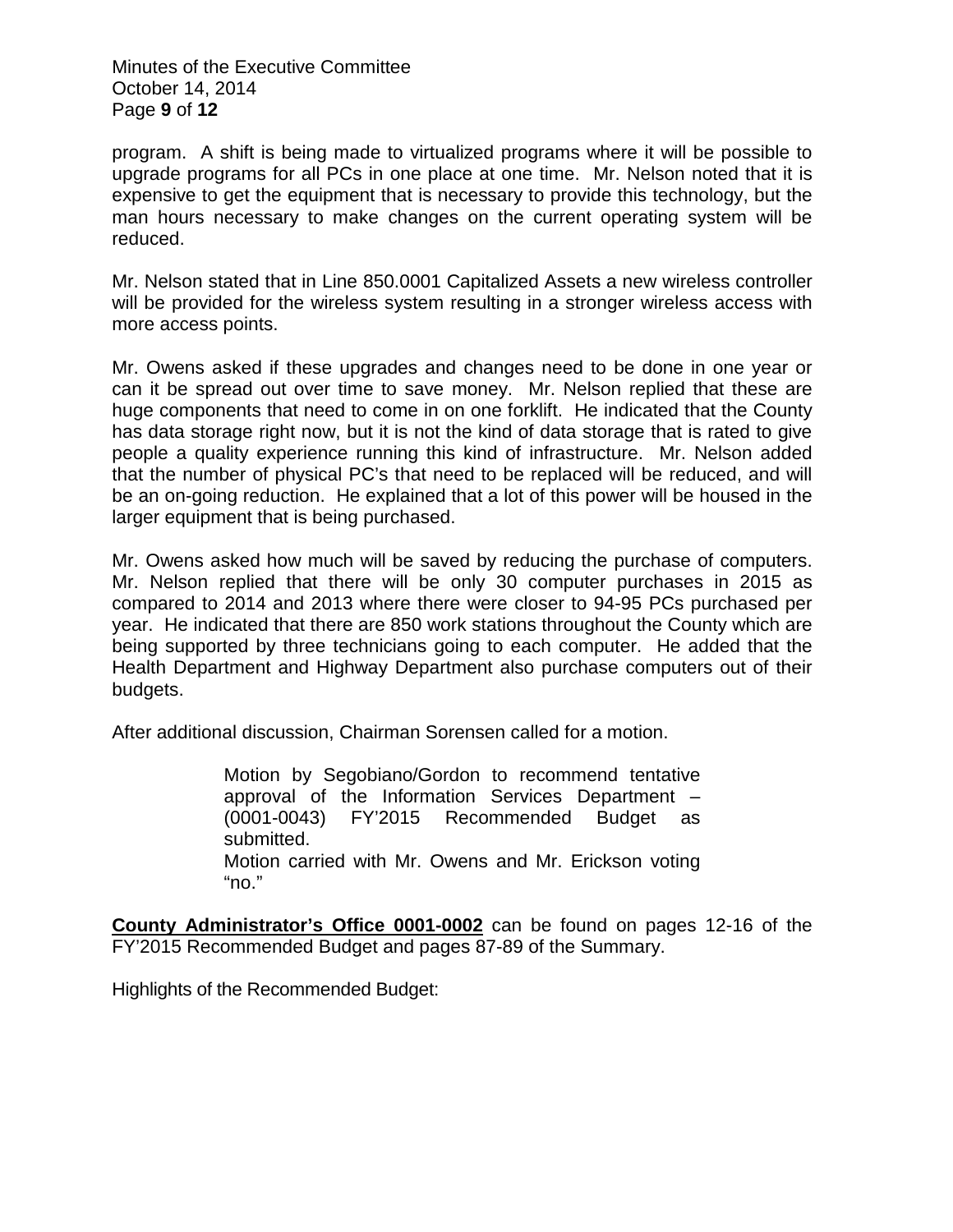Minutes of the Executive Committee October 14, 2014 Page **10** of **12**

#### REVENUE

410.0005 Unclassified Revenue: This line item account is budgeted at \$2,589 in the FY'2015 Recommended Budget to provide for reimbursement the Department has received for the past three years for an internship program the Department participates in.

#### **EXPENDITURES**

#### *Personnel*

There is a one (1) FTE position increase in the FTE staffing level from the FY'2014 Adopted Budget. A full-time Director of Administrative Services has been budgeted for FY'2015.

#### *Materials and Supplies*

All Materials and Supplies line item accounts (600's) in the FY'2015 Recommended Budget have been budgeted within 3% or \$500 of the FY' 2014 Adopted Budget, except for the following.

628.0001 Copying Expenses: This line item account has decreased from \$8,000 in the FY'2014 Adopted Budget to \$6,000 in the FY'2015 Recommended Budget based upon a review of the last five years' expenditures.

#### *Contractual Services*

All Contractual line item accounts (700's) in the FY'2015 Recommended Budget have been budgeted within 3% or \$500 of the FY'2014 Adopted Budget, except for the following:

0718.0001 Schooling /Conferences: Increases from \$2,508 in the FY'2014 Adopted Budget to \$4,500 in the FY'2015 Recommended Budget due to the need to train an additional staff member.

0784.0001 Auditing Expense: Increases from \$105,000 to \$110,000 based upon recommended contracts for Auditing expense and projected related expenses.

> Motion by Segobiano/Caisley to recommend tentative approval of the County Administrator's Office (0001- 0002) FY'2015 Recommended Budget as submitted. Motion carried.

Chairman Sorensen called for a motion to go into *Executive Session* to discuss Pending Litigation with the Committee Members and Staff.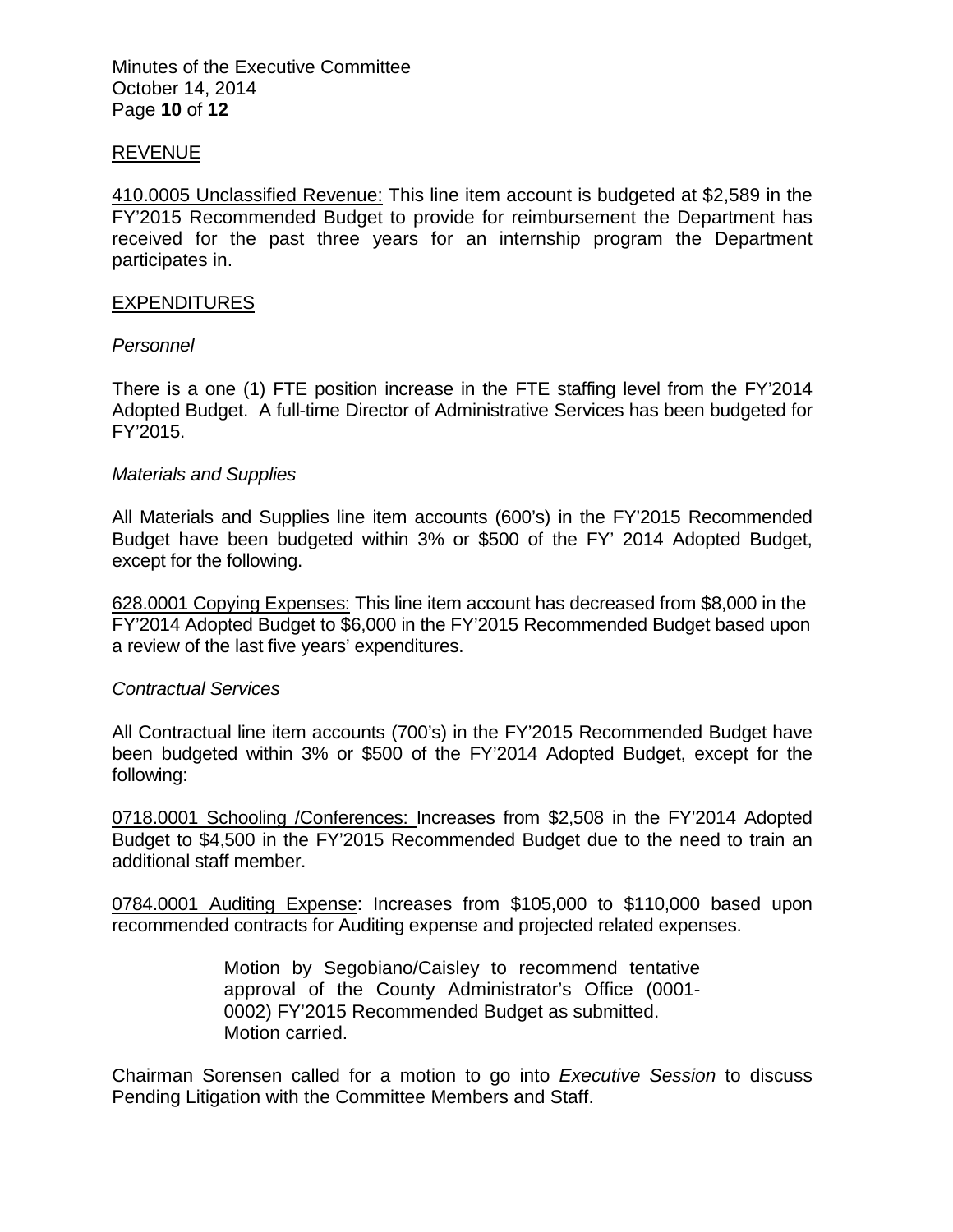Minutes of the Executive Committee October 14, 2014 Page **11** of **12**

> Motion by McIntyre/Segobiano to Recommend the Executive Committee go into *Executive Session* at 4:56 p.m. to discuss Pending Litigation with the Committee Members and Staff. Motion carried.

> Motion by Segobiano/Owens to recommend the Executive Committee return to *Open Session* at 5:31 p.m. Motion carried.

Mr. Wasson indicated that it is necessary to determine a date for the November Executive Committee meeting which falls on Veteran's Day. After a discussion, it was determined that the Executive Committee will meet on Monday, November  $10<sup>th</sup>$ at 4:30 p.m.

Chairman Sorensen presented the September 30, 2014 bills and transfers as recommended and transmitted by the County Auditor for payment. The Fund Total is \$164,334.28 and the Prepaid Total is the same.

> Motion by Caisley/Owens to recommend approval of the Executive Committee bills and transfers for September 30, 2014 as presented to the Committee by the County Auditor. Motion carried.